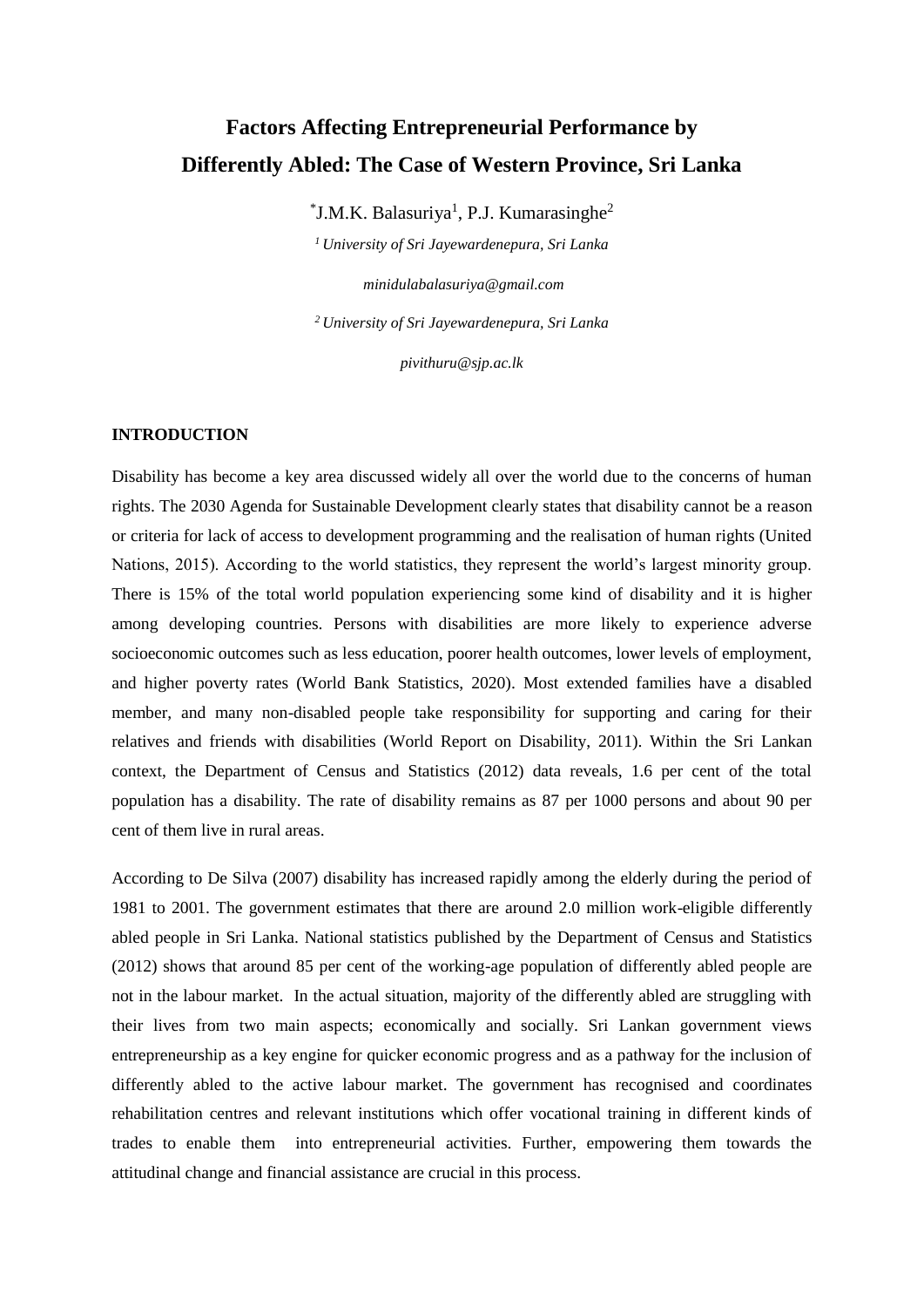#### **Statement of the Problem**

Differently abled in Sri Lanka experience inequalities from various aspects such as, extreme poverty, limited access to basic needs like health, education, housing and employment opportunities. There are many studies which examined barriers to entrepreneurial performance, with special focus on women entrepreneurs and influence of entrepreneurial education and training. However, considered a minority group, there are no such studies about the performance of the differently abled as entrepreneurs. This creates a need to conduct a study on entrepreneurial performance, in order to create a clear understanding of some of the key factors affecting the entrepreneurial performance of the differently abled especially in the Sri Lankan context. With that prompt aim, this study examines the factors affecting entrepreneurial performance by the differently abled in the Western Province of Sri Lanka. The main objective of the paper is to examine the key factors affecting entrepreneurial performance by the differently abled in the Western Province, Sri Lanka and the moderating effect of gender on entrepreneurial performance by the differently abled in the Western Province, Sri Lanka.

### **The Concept of Entrepreneurship**

The term "entrepreneur" is derived from the French term "entreprendre" which means accepting to do something (Edelman et al., 2016). An entrepreneur is someone who has the creativity and initiative to shape a business to create something new to society (Chowdhury,2017). Entrepreneurs are people who can put their ideas into action. They are dreamers and thinkers (Phillian and Dolabella, 2007). According to Fadahunsi (2012), entrepreneurs are innovative economic agents. Boellstorff (2019) stated that, entrepreneurs initiate, organise, manage and control the operations of business units. Entrepreneurs say that they are the people who identify the gaps in the market environment and use them to fill them (Maziriri, 2017). Boellstorff (2019) states that entrepreneurship as the creation of value through the fusion of capital, risk, technology and human skills. Participation in revenuegenerating projects and economic growth occur when certain economic conditions are most favourable (Fadahunsi, 2012). He also states that economic incentives are the main driver of entrepreneurial activity. A person's desire to live a better life and his inner urge are always associated with financial gain.

#### **Disability and Entrepreneurship**

The concept of entrepreneurship for differently abled arises from the low employment of men and women with disabilities. Entrepreneurship is usually a difficult process and is even more difficult for entrepreneurs with disabilities due to the specific challenges they face (Cooney, 2008; Renko et al., 2015). A study by Josephat and Nzaramba (2013) in Ruwanda concludes that most of the businesses run by differently abled are light consumer goods related and often see the businesses such as food and beverage, used clothing, car repair, shoe shine and repair, carpentry. They can be grouped as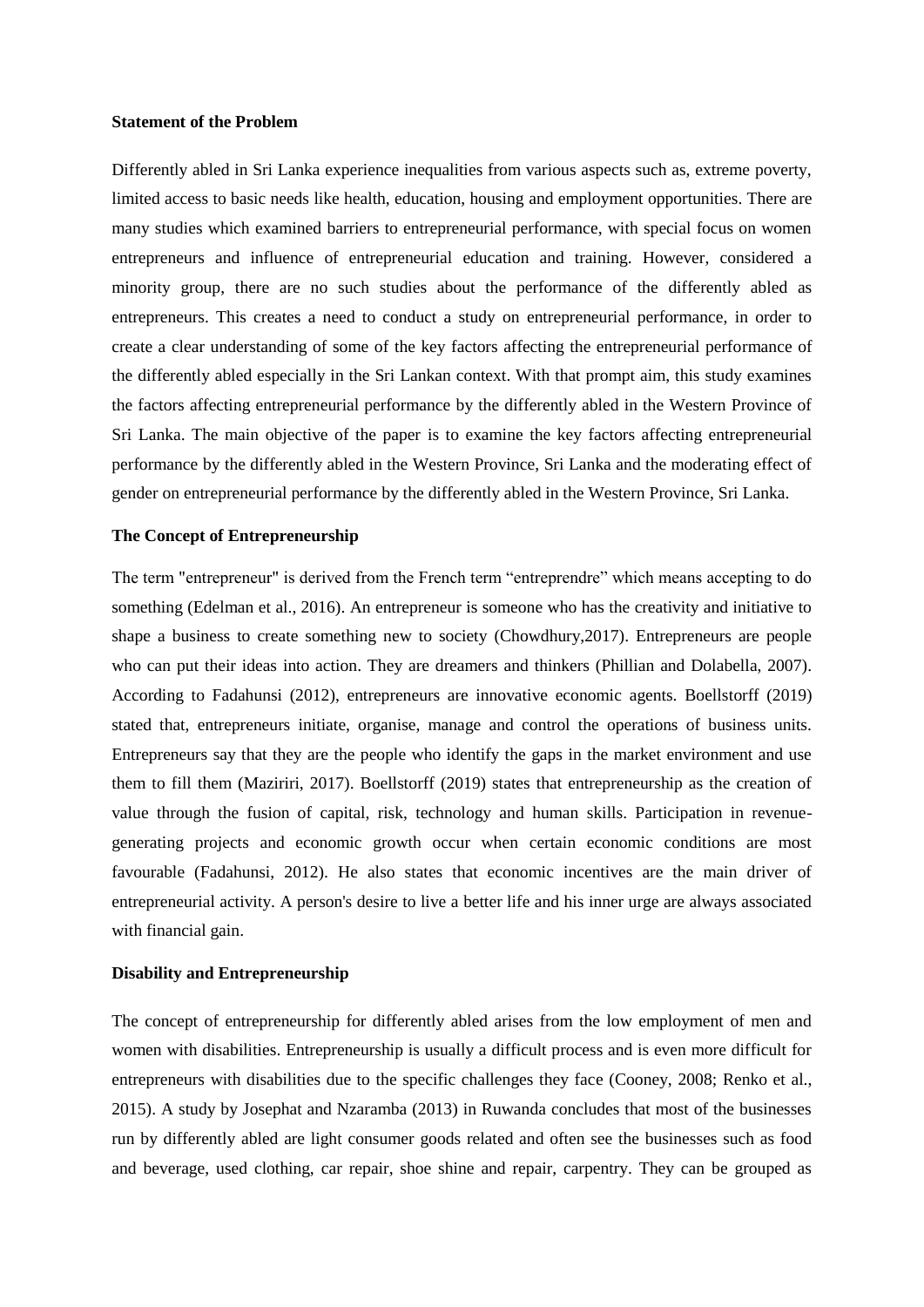manufacturers, shop owners, or businesses. Through a study done by Mohamed and Jamil (2015) it was found that entrepreneurs with disabilities may face significant additional challenges compared to other entrepreneurs. In the United States, differently abled are almost twice as likely to be selfemployed (ODEP, 2013). A European study also found that self-employment is high among differently abled (Pagan, 2009). Differently abled people often with lack of expertise in business management, corporate law and financial knowledge may find it disadvantageous to have limited training and employment (ODEP, 2013). Entrepreneurship education has been shown to be very important in developing entrepreneurs (Schoof, 2006). Experiments conducted by Charney and Libecap (2000) show that entrepreneurial school education creates self-sufficient entrepreneurs, successful entrepreneurs and industry leaders, and the ability of graduates to generate wealth.

According to a pest management study in Nicaragua, highly trained pesticides earns higher net income than untrained farmers in pest management (Hruska & Corriols, 2002. Using Euro Barometer Survey (2018), King and McGrath (2002) found that young people appear to be the most important contributors to the idea that the current lack of financial assistance is an obstacle to business establishment. The budget deficit was seen as an extreme barrier to an executive approach or an unfavourable economic situation. Credit access allows entrepreneurs to start their own business (Mwangi, 2013).

Education has historically been considered as future investment in many societies. There is ample evidence that getting an education improves an individual's future income and average performance (Angrist and Krueger, 1999). Therefore, another concern is whether this applies to self-selected groups such as the self-employed. There is much research on the many relationships between selfemployment, school education, and the realisation of self-employment (Chandler and Hanks, 1994). Corporate success depends on the socio-economic aspects of the school, including education, skills and training (Thapa, 2008). Similarly, training, skills, reporting, and financial assistance are the most important factors contributing to business success (Rose Al., 2006; Gethenya, 2012).

Wambua and Munyithya (2015) found that gradual delegating of responsibility to young people have a different impact on creating male and female entrepreneurship. Anna Christina, Guilherme and Gary d. Button, (2010) found that technology investment is positively linked to firm's performance. The acceptance of new information technologies is a way for people to collect and distribute information, reduce production and labour costs, add value to products and services, and increase the competitive advantage of the company (Nguyen, 2009).

#### **Entrepreneurial Performance**

Institutional performance can be judged by different scholars through various interpretations of "successful performance". According to each of these perspectives, a company's performance is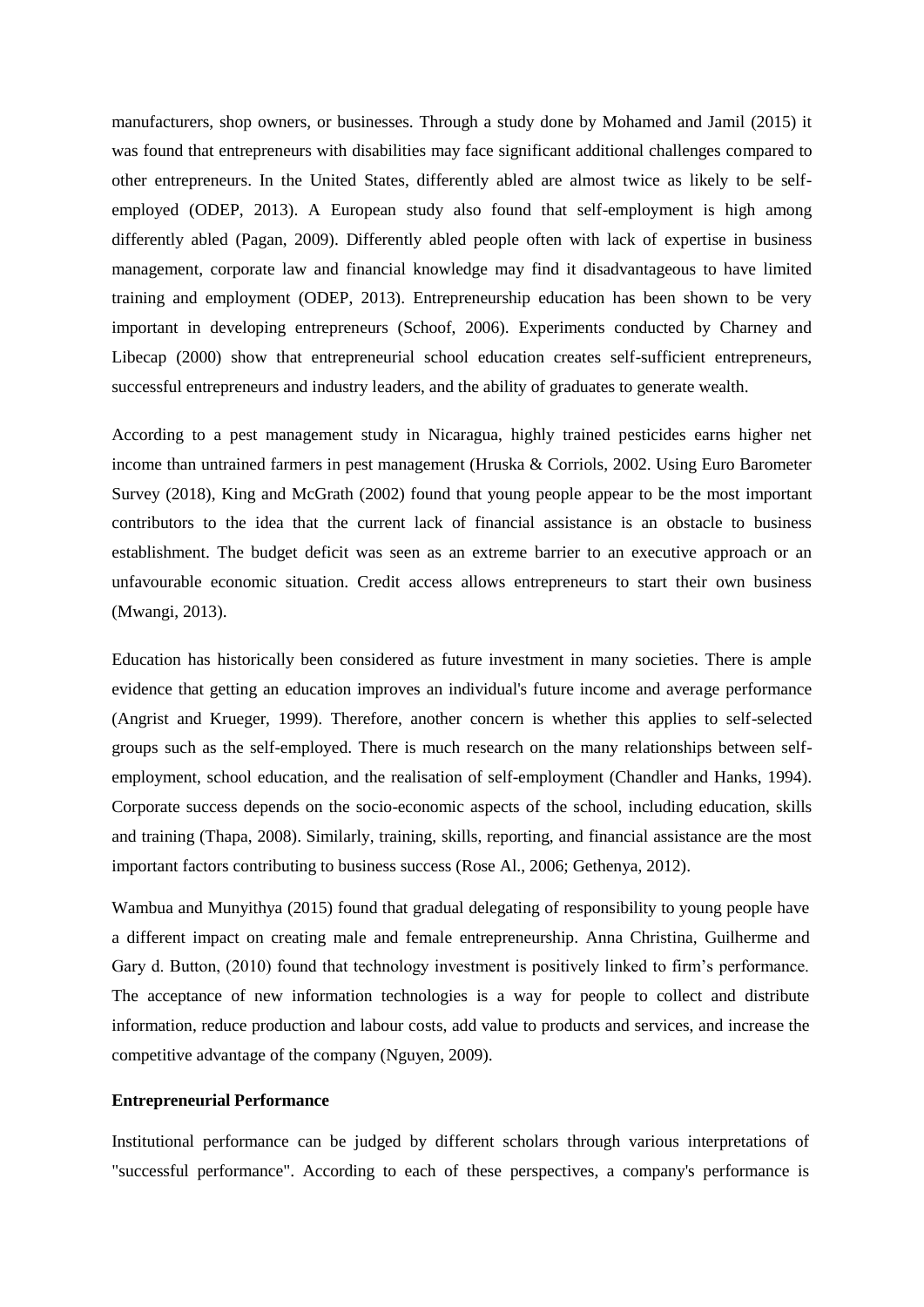unique. Also, every organisation has its own uniqueness with conditional group and performance measurements are innate localisations (Cameron et al. Wheaton, 1983). According to Van Woren (1997), entrepreneurial performance is the result of the set of entrepreneurial goals. In addition, Ladzani and Van Warren (2002) advocate entrepreneurship performance as taking advantage of existing opportunities to develop business ideas. However, entrepreneurial performance can be measured subjectively and objectively. Absolute performance is used to measure objective values using quantitative data while subjective values use qualitative data by asking perceptive views about performance.(Alhari et al. 2013).

### **Moderating Effect of Gender on Entrepreneurial Performance**

Meanwhile, Zeffane (2012) provides statistical evidence that both men and women have the same average entrepreneurial potential. Nevertheless, several recent studies focusing on women entrepreneurship have found that women have a greater interest in entrepreneurship facilities in the Middle East and various developing countries (Madichie & Gallant, 2012). In South Korea, women entrepreneurs with disabilities are exposed to social stereotypes; the Confucian assumption that women work from home and serve their families brings a great deal to entrepreneurial goals (Hwang & Roulstone, 2015). Turetgen et al. (2008) argued that gender inequality exists in different forms among certain cultures. By Grilo and Thurik, 2005; Verheul et al (2004), from their studies revealed that older men were better connected to entrepreneurship than women.

After considering literature found relevant to the study area, the researcher has summarised the context into a specific conceptual framework which directs to achieve research objectives. The study analyses the effect of the selected four main factors; entrepreneurial training, access to credit facilities, demographic characteristics (age, marital status and educational level) and technological usage on entrepreneurial performance. Gender has been taken as the moderating variable to examine the moderating effect on entrepreneurial performance.

### **METHODOLOGY**

The study was carried out in the Western Province, Sri Lanka which includs three administrative districts; Colombo, Gampaha and Kalutara. There were 53,692 who are physically differently abled in the Western Province out of 5.4 million of the total population. This survey used a descriptive survey plan and collected primary data within the target group of people. Descriptive research is the technique for collecting facts by conducting interviews or questionnaires on individual samples. This method has provided a clear way to collect, summarise, provide, and decode information when collecting data. According to Robson (2005), the purpose of a descriptive research plan is to provide an accurate perspective on a person's situation and events. The conceptual framework is a brief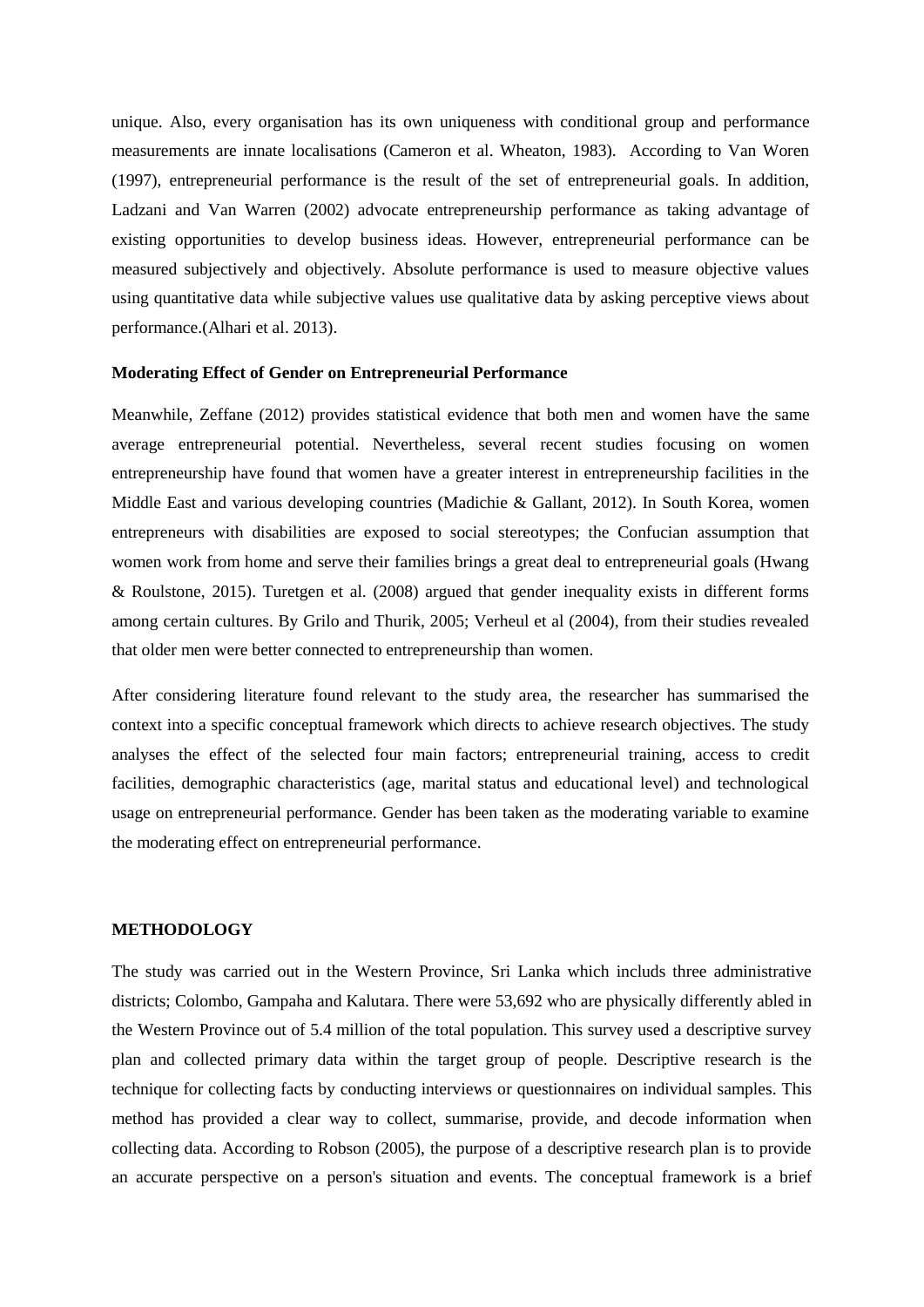description of the relationships between the variables identified for the study as the statement of problem, objectives, research questions and hypotheses of the study. Figure **Error! No text of** 

*Figure Error! No text of specified style in document..2: Conceptual Framework*



**Independent Variables** 

**Moderating Variable** 

**specified style in document.**.1 gives the conceptual framework of the study.

### *Adopted by Carolyne Ndunge Mutunga (2019)*

The preliminary data were collected from differently abled, who are physically disabled and own a revenue-generating economic activity. This was done using a well-structured self-regulatory questionnaire aimed at retrieving the various variables under investigation.

### **DATA ANALYSIS AND FINDINGS**

Reliability is very important in research and it is defined in theories as the proportion of the variance in the measurement scores caused by the differences in the genuine scores owing to the random error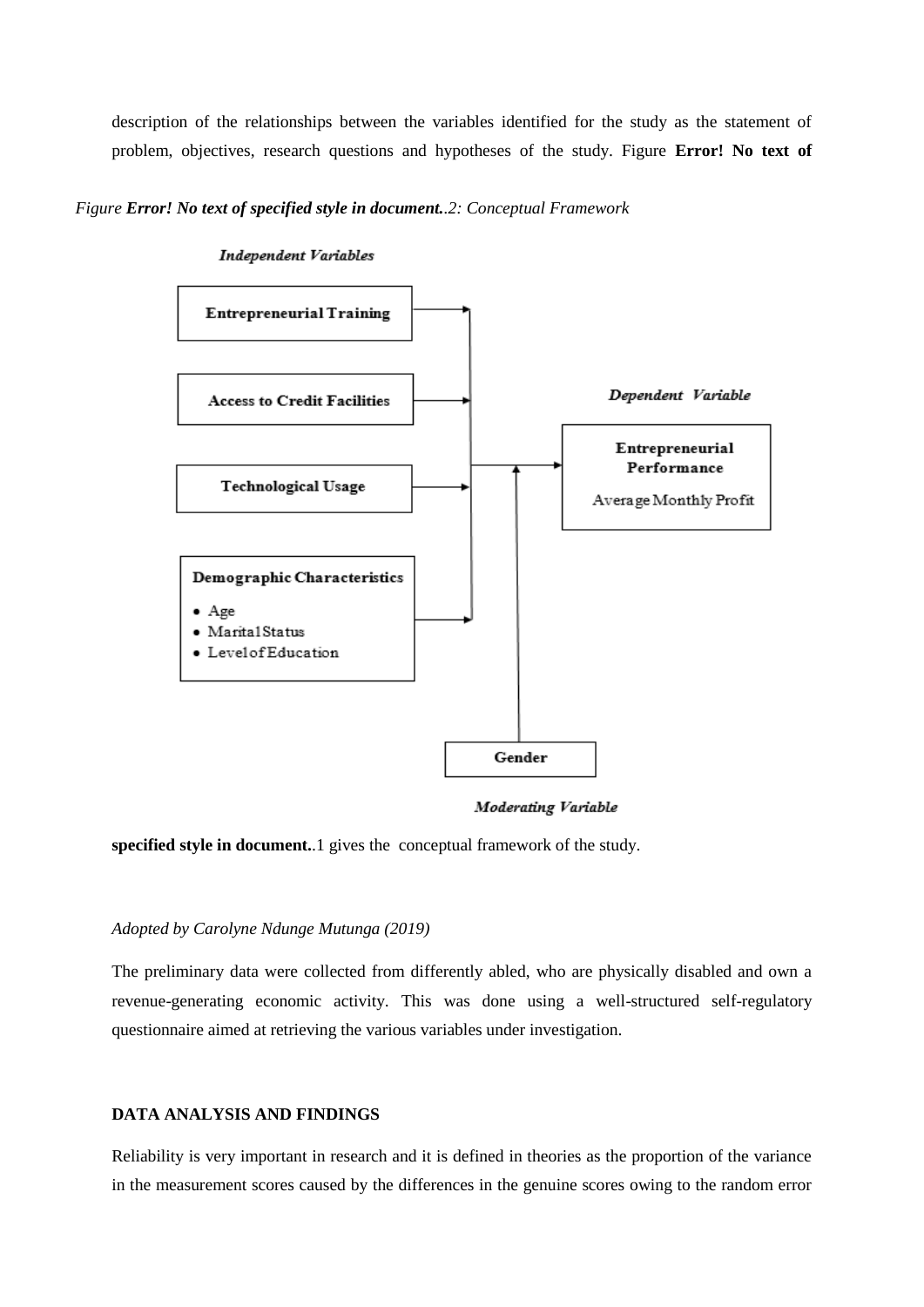to a great extent (Wuensch 2012). Internal consistency was measured with Cronbach's alpha ( $\alpha$ ). A low value of alpha could be due to a low number of questions, poor inter-relatedness between items or heterogeneous constructs (Hair et al., 2014). There are different reports about the acceptable values of alpha. According to Hair et al. (2014) acceptable values of Cronbach's alpha is greater than 0.7.

| <b>Variable</b>             | No of items | <b>Cronbach's Alpha</b> |
|-----------------------------|-------------|-------------------------|
| Training                    | 5           | 0.770                   |
| Access to credit facilities | 5           | 0.792                   |
| Technological usage         | 5           | 0.827                   |

*style in document..1: Reliability*

### *Source: Author Compiled, 2021*

According to the Table 4.1 all Cronbach's Alpha values are greater than 0.7. Then the researcher could state that all variables are reliable. aliConvergent validity is tested using the Kaiser–Meyer–Olkin (KMO) measure, the Bartlett's test of sphericity, the Composite reliability (CR) and the Average Variance Extracted (AVE). It is given in the Table 4.2.

### *Table Error! No text of specified style in document..2: Convergent Validity*

| <b>Variable</b>                                                                     | No of<br><b>KMO</b><br><b>Items</b> |       | <b>Bartlett's Test</b>               |            | CR    | <b>AVE</b> |
|-------------------------------------------------------------------------------------|-------------------------------------|-------|--------------------------------------|------------|-------|------------|
|                                                                                     |                                     |       | Chi<br><b>Square</b><br><b>Value</b> | <b>Sig</b> |       |            |
| Training                                                                            | 5                                   | 0.723 | 135.490                              | 0.000      | 0.848 | 0.528      |
| Access to credit facilities                                                         | 5                                   | 0.650 | 174.970                              | 0.000      | 0.861 | 0.555      |
| Technological usage<br>$\sim$<br>$\cdots$<br>$\mathbf{1}$ $\mathbf{1}$ $\mathbf{2}$ | 5                                   | 0.812 | 172.402                              | 0.000      | 0.881 | 0.597      |

*Source: Author Compiled, 2021*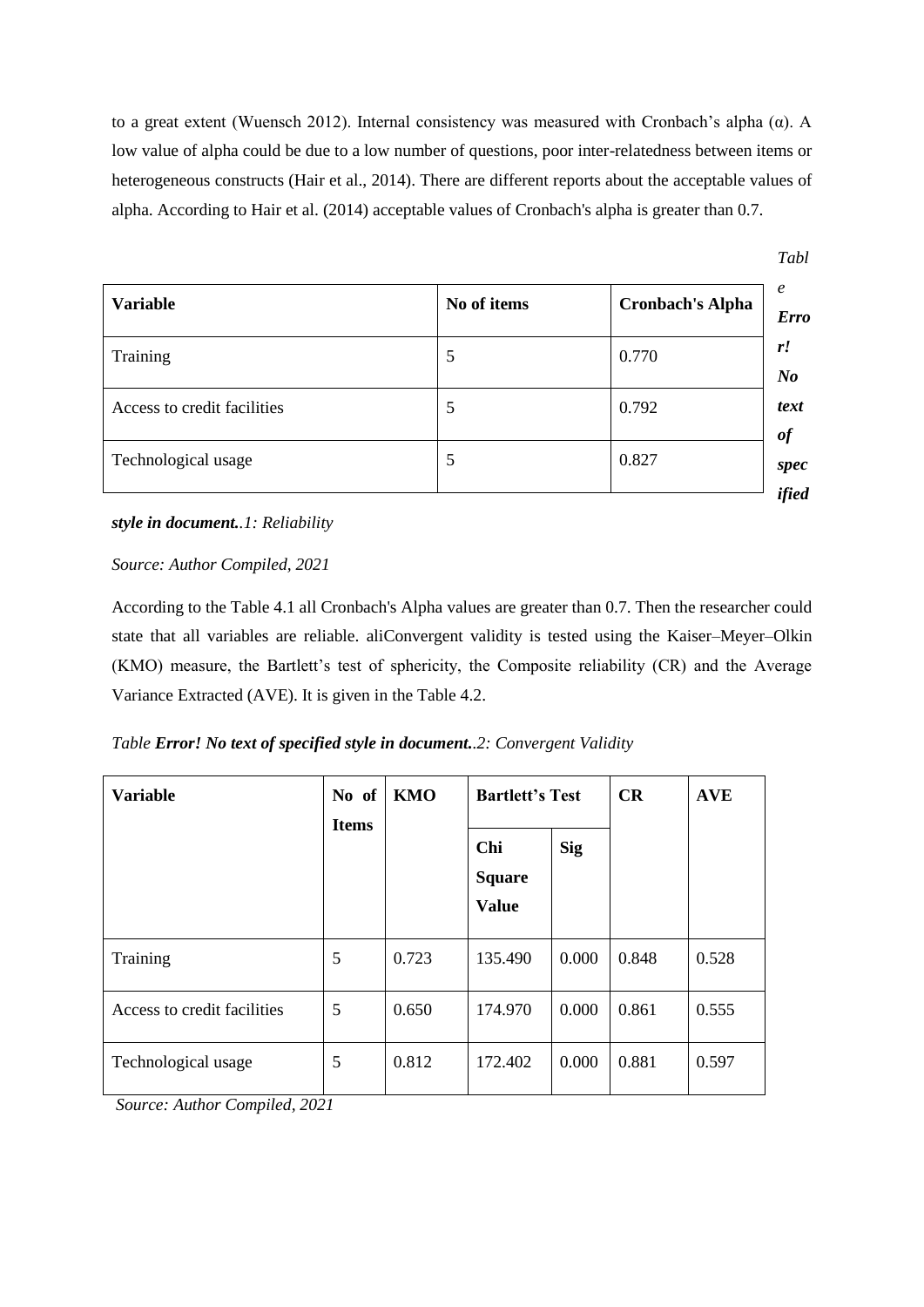KMO value of all variables are greater than 0.5, Bartlett's test is significant (P value  $< 0.05$ ), AVE values are above 0.5 and Composite reliability (CR) is greater than 0.7. Hence, the convergent validity of the variables is satisfied.

### **The existing level of Entrepreneurial Performance and its related factors**

This section provides the existing level of entrepreneurial performance and its related factors. According to the conceptual framework the existing level of entrepreneurial performance and its related factors are explain by using four variables such as entrepreneurial performance, training, access to credit facilities and technological usage. To identify the relationship between entrepreneurial performance and its related factors researcher use correlation analysis and mean comparisons tests.

|                             |                            | <b>Entrepreneurial Performance</b> |
|-----------------------------|----------------------------|------------------------------------|
| Training                    | <b>Pearson Correlation</b> | $.568^{**}$                        |
|                             | Sig. (2-tailed)            | .000                               |
| Access to credit facilities | <b>Pearson Correlation</b> | $.378***$                          |
|                             | Sig. (2-tailed)            | .000                               |
| Technological usage         | <b>Pearson Correlation</b> | $.411***$                          |
|                             | Sig. (2-tailed)            | .000                               |

*Table Error! No text of specified style in document..3: Correlation Analysis*

*Source: Author Compiled, 2021*

As shown in the above table, there is a significant relationship between entrepreneurial performance and training  $(p < 0.05)$  and there is a significant moderate positive relationship between entrepreneurial performance and training. This indicates that when training increases, entrepreneurial performance will increase. As shown in the table, there is a significant relationship between entrepreneurial performance and access to credit: the value is 0.378. Further, the study reveals that there is a positive relationship between entrepreneurial performance and access to credit facilities. This indicated that when access to credit facilities increases, entrepreneurial performance will increase. As shown in the above table, there is significant relationship between entrepreneurial performance and technological usage. This indicated that when technological usage increases, entrepreneurial performance will increase.

**Identifying Factors Affecting Entrepreneurial Performance by Differently Abled in the Western Province, Sri Lanka**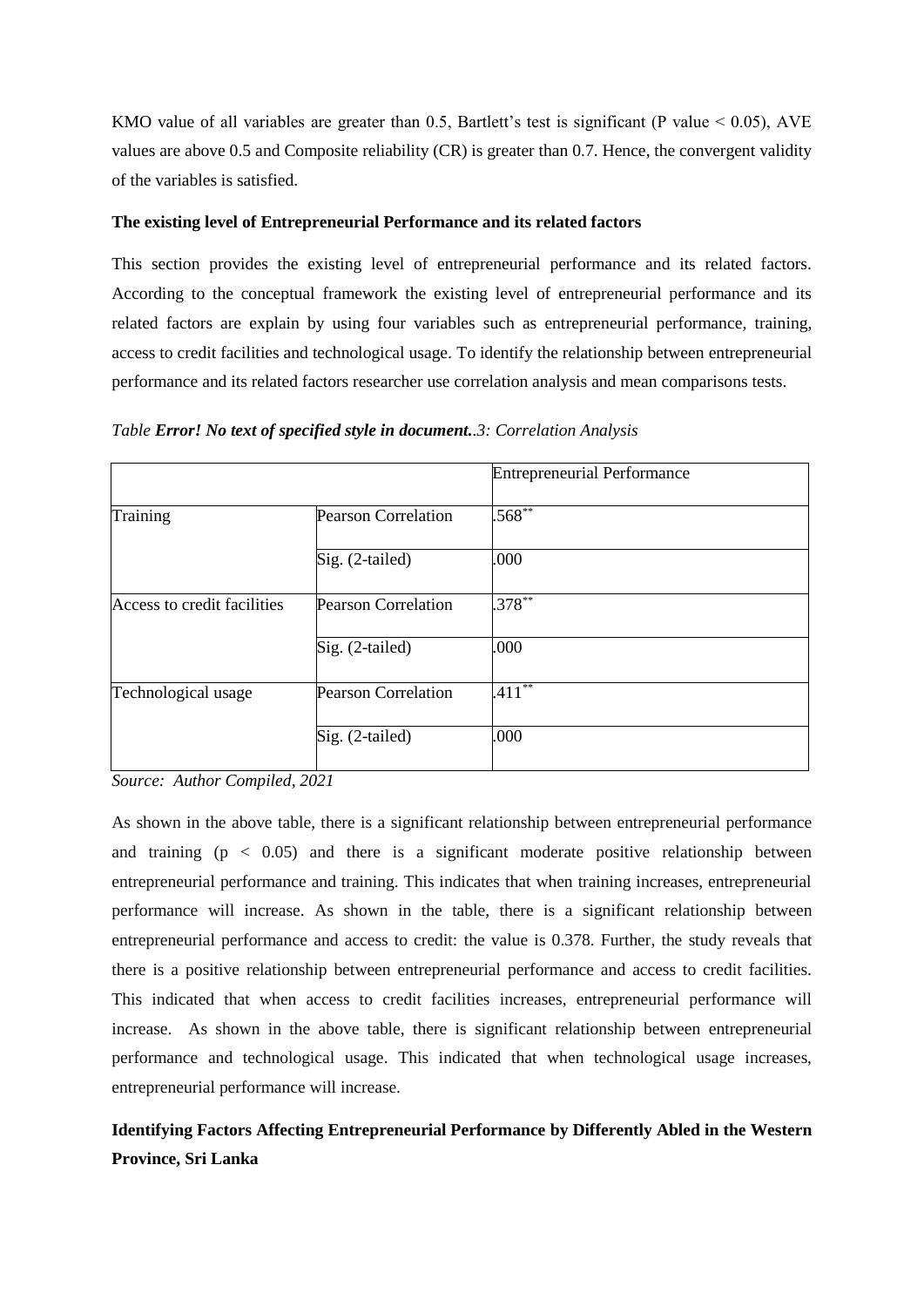The Correlation analysis found that training, access to credit facilities and technological usage have a relationship with entrepreneurial performance. This section presents the effect of these variables on entrepreneurial performance using regression analysis and identification of factors that affect the entrepreneurial performance. The following table present multiple regression analysis output that explains all independent variables impact on the dependent variable.

|       |                            | Unstandardised  |            | Standardised |          |      |
|-------|----------------------------|-----------------|------------|--------------|----------|------|
|       |                            | Coefficients    |            | Coefficients |          |      |
| Model |                            | $\bf{B}$        | Std. Error | Beta         |          | Sig. |
| 1     | (Constant)                 | $-674.573$      | 7240.222   |              | $-0.093$ | .926 |
|       | Training                   | 6157.724        | 1134.269   | .459         | 5.429    | .000 |
|       | Access<br>to<br>facilities | credit 3517.852 | 786.409    | .346         | 4.473    | .000 |
|       | Technological usage        | 2343.170        | 1006.097   | .198         | 2.329    | .022 |
|       | Never married              | $-2467.433$     | 5009.822   | $-.127$      | $-.493$  | 624  |
|       | Married                    | $-1770.521$     | 4958.015   | $-.095$      | $-.357$  | .722 |
|       | Widowed                    | $-3140.620$     | 5947.186   | $-.075$      | $-.528$  | 599  |

### *Table Error! No text of specified style in document..4: Regression Coefficients of All*

### *Source: Author Compiled, 2021*

As shown in the above table, training has an effect on entrepreneurial performance ( $p < 0.05$ ). Regression beta coefficient value is 6157.724. Then researcher can claim that Training has a significant positive effect on entrepreneurial performance. Access to credit facilities has significant positive affect on entrepreneurial performance. This indicated that when access to credit facilities increase, entrepreneurial performance will increase. As shown in the above table, technological usage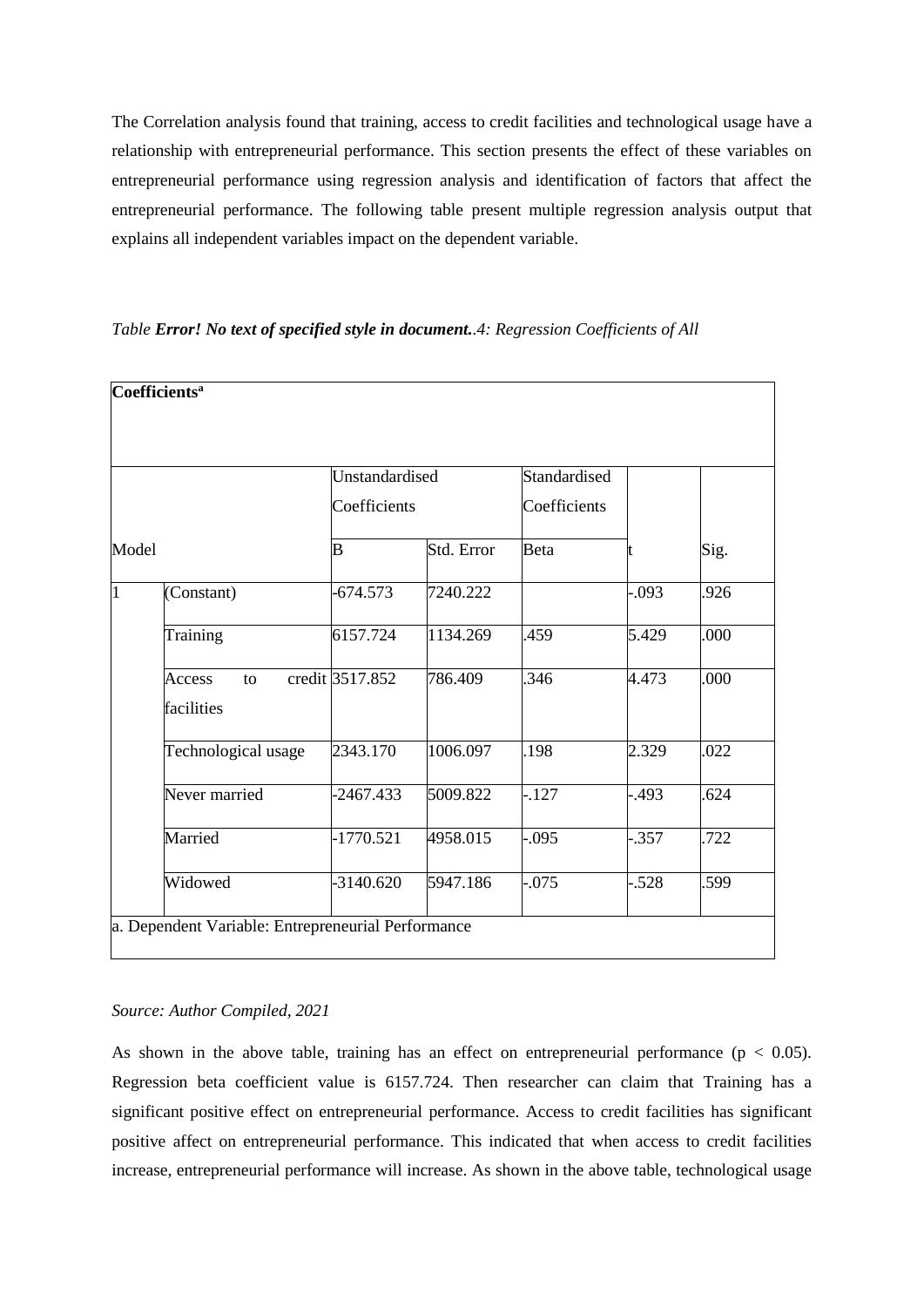has an effect on entrepreneurial performance. As shown in the above table, marital status have no effect on entrepreneurial performance ( $p > 0.05$ ). At 95% confidence level researcher does not have enough evidence to say that marital status have an effect on entrepreneurial performance.

| Model          |            | Sum of Squares | df           | Mean Square           | F | Sig.              |
|----------------|------------|----------------|--------------|-----------------------|---|-------------------|
| $\overline{1}$ | Regression | 4034228355.567 | <sub>3</sub> | 1344742785.189 29.823 |   | .000 <sup>b</sup> |
|                | Residual   | 4328761644.433 | 96           | 45091267.130          |   |                   |
|                | Total      | 8362990000.000 | 99           |                       |   |                   |

*Table Error! No text of specified style in document..5: Overall Model Significance*

*Source: Author Compiled, 2021*

As shown in the Table 4.5, researchers can say that overall model significance is at 95% confidence. Overall model significance means that training, access to credit facilities and technological usage, jointly affect entrepreneurial performance.

## **Examining the Moderating Effect of Gender on Entrepreneurial Performance by Differently Abled in the Western Province, Sri Lanka**

The moderation model tests whether the prediction of a dependent variable differs across a moderate variable which can be an independent variable. Moderator variables affect the strength and/or direction of the relation between a predictor and it affects to enhance, reduce, or change the influence of the predictor. Moderation effect is generally defined as an interaction between factors or variables, where the effect of one variable depends on the existing level of the other variable in a particular analysis. In the literature, the detailed descriptions of moderator effects and a framework have been presented by Aiken and West (1991) for their estimation and interpretation.

Many authors recommended that, in the case of a naturally given categorical moderator variable it is better to use the moderated regression analysis than the subgroup analysis (Aguinis 2004; Chaplin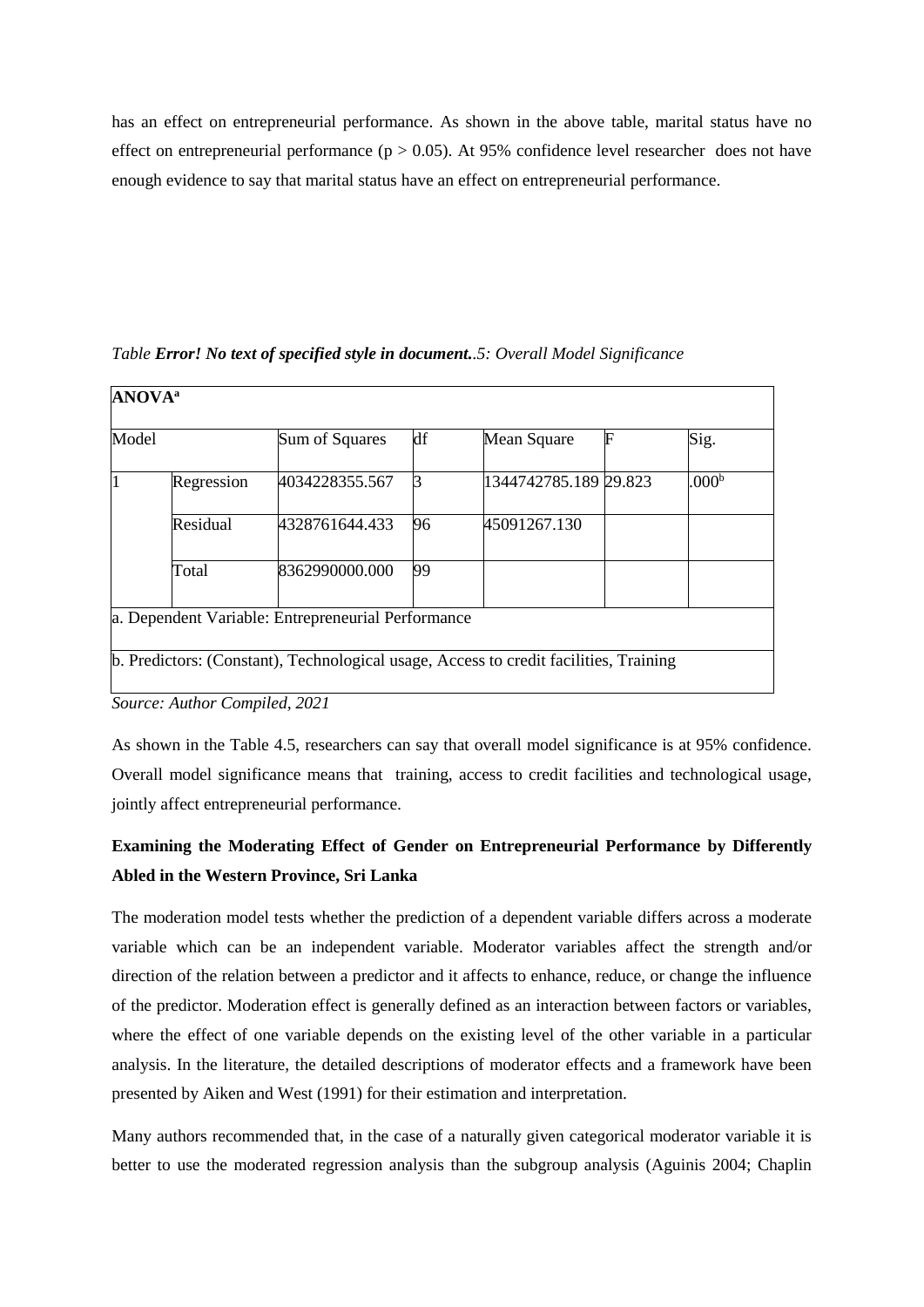1991; Stone 1988). Based on that, the researcher needs to check whether the independent variable has an impact on the dependent variable by spiting the moderate variable. If the independent variable of the male group has an impact on the dependent variable but the independent variable of the female group has no impact on the dependent variable, then gender is a moderate variable.

*Table Error! No text of specified style in document..1: The Moderating Effect of Gender on Entrepreneurial Performance*

|                                                                                   | Male Group |          | Female Group |                | Moderation                   |
|-----------------------------------------------------------------------------------|------------|----------|--------------|----------------|------------------------------|
|                                                                                   | Sig        | Decision | Sig          | Decisio<br>n   |                              |
| affect<br>Training<br>have<br>an<br>entrepreneurial performance                   | on .000    | Support  | .000         | Support        | Compare beta<br>coefficients |
| Access to credit facilities have an .000<br>affect on entrepreneurial performance |            | Support  | .018         | Support        | Compare beta<br>coefficients |
| Technological usage have an affect on .019<br>entrepreneurial performance         |            | Support  | .277         | Not<br>Support | Moderation                   |

*Source: (Author Compiled, 2021)*

As shown in the above table, technological usage of the male group has a significant impact on the entrepreneurial performance but technological usage of the female group has no significant impact on entrepreneurial performance. It indicates that technological usage has an impact on entrepreneurial performance moderated by gender.

Training has significant impact on entrepreneurial performance of both gender groups and access to credit facilities has a significant impact on entrepreneurial performance of both gender groups. Therefore, the researcher should examine whether the beta coefficient of each group is significantly different or not.

### **CONCLUSION**

According to the results, researcher can conclude that there were number of factors that affect entrepreneurial performance by differently abled. In this study researcher has selected most significant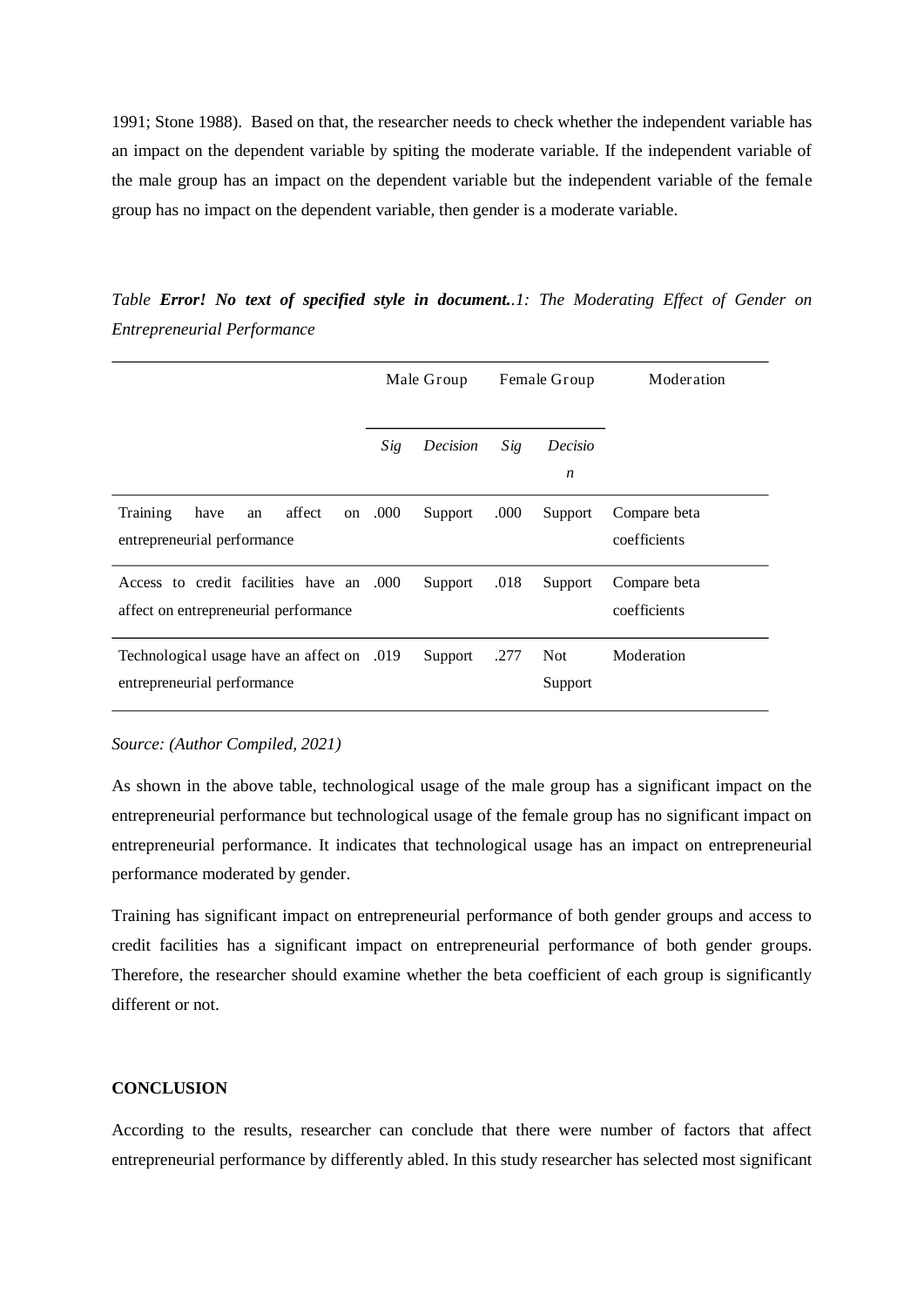factors with a high literature base to examine the factors affecting entrepreneurial performance and the moderating effect of gender on entrepreneurial performance by gender. As described previously, the study found that a positive moderating relationship between entrepreneurial training and performance of differently abled in the Western Province, Sri Lanka. Hence, training in relevant field of business will increase the entrepreneurial performance of differently abled.

### **REFERENCES**

Aguinis, H., 2004. Regression analysis for categorical moderators. Guilford Press, New York.

- Ahmad, N. H. (2007). *A cross cultural study of entrepreneurial competencies and entrepreneurial success in SMEs in Australia and Malaysia*. (Doctorial theses. University of Adelaide, Adelaide School of Business, Australia.)
- Aiken, L.S. and West, S.G., 1991. Multiple regression: Testing and interpreting interactions. Newbury Park, CA: Sage.
- Akanji, O. O. (2006). Microfinance as a strategy for poverty reduction. Central Bank of Nigeria
- [Akhalwaya, A., & Havenga, W. \(2012\). The Barriers that Hinder the Success of Women](https://ssrn.com/abstract%3D2000686)  [Entrepreneurs in Gauteng, South Africa\). OIDA International Journal of Sustainable](https://ssrn.com/abstract%3D2000686)  [Development, Vol. 3, No. 5, pp. 11-28, 2012. Available at SSRN:](https://ssrn.com/abstract%3D2000686)  [https://ssrn.com/abstract=2000686](https://ssrn.com/abstract%3D2000686)
- Akinyemi, E. O. (2016). Entrepreneurial empowerment of people with special needs in Ondo and Osun States, Nigeria. Journal of Arts and Humanities, 5(11)
- Angrist, J., & Krueger, A. (1999). Empirical Strategies in Labour Economics, Handbook of Labour Economics. Elsevier Publishers.
- Armendariz, B., & Labie, M. (2011). "The Handbook of Microfinance", World Scientific Publishing Co. Pte.Ltd, page 6
- Boellstorff, T. (2019). The opportunity to contribute: disability and the digital entrepreneur, Information, Communication &Society, 22:4, 474-490,
- Boylan, A., & Burchardt, T. (2003). Barriers to Self-Employment for Disabled People. Small Business Service, London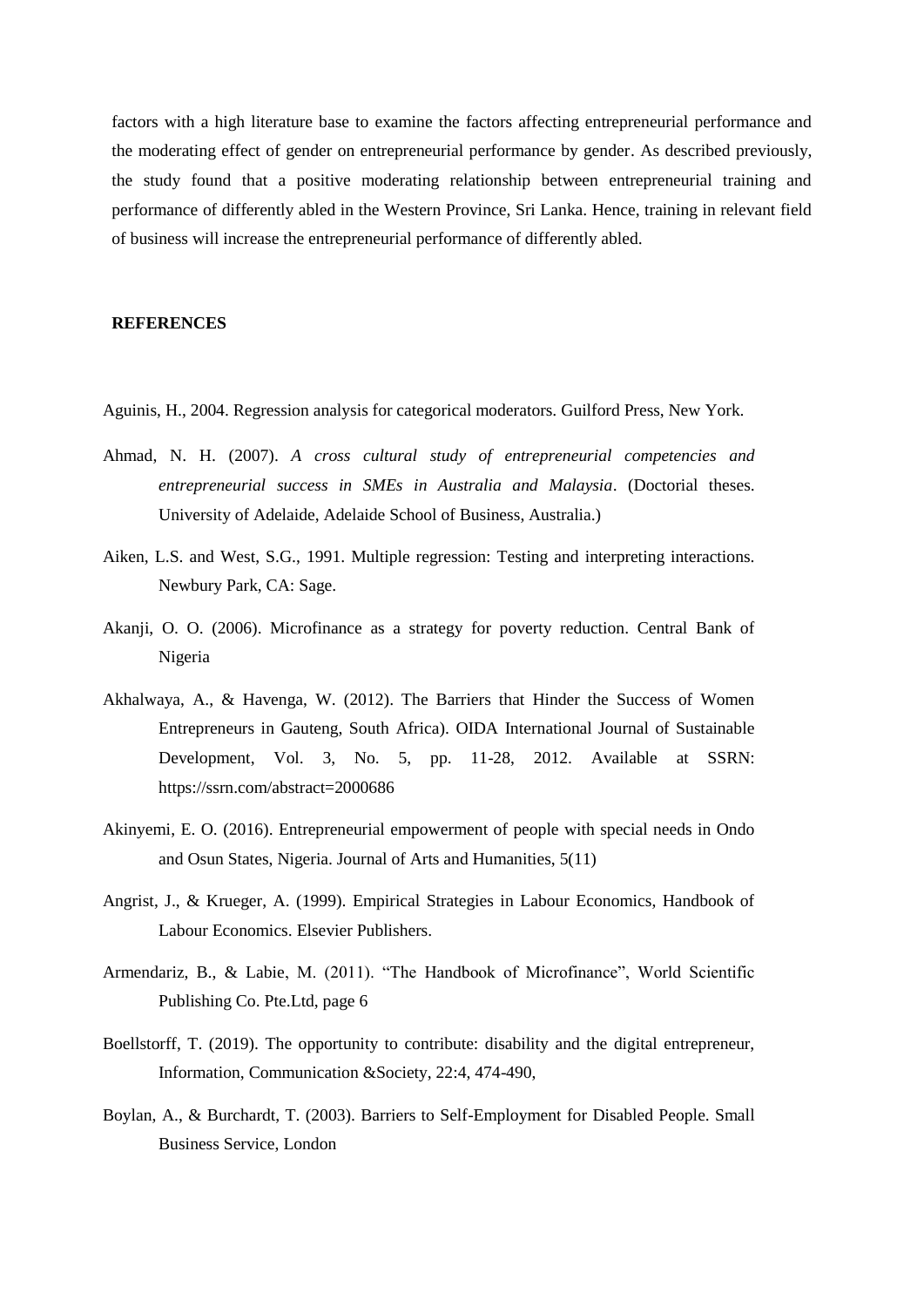- Caldwell, K., Parker, S., & Renko, M. (2016). Social Entrepreneurs with Disabilities: Exploring Motivational and Attitudinal Factors. Canadian Journal of Disability Studies. 211-214
- Callahan, M., Shumpert, N., & Mast, M. (2002). Self-employment, choice and selfdetermination. Journal of Vocational Rehabilitation, 17, 75–85
- Cant, M. C., & Ligthelm, A. (2002). Small business problems in the South African context: A proactive entrepreneurial approach. Paper delivered at the 7th Asia-Pacific Decision Sciences Institute Conference. Bangkok, July 2002
- Carolyne Ndunge Mutunga. (2019). Factors Influencing Performance of Income Generating Enterprises Owned by Youth Living with Disabilities in Chuka/Igambang'ombe Sub-County, Tharaka Nithi County, Kenya.
- Carroll, A. (2012). World report on disability. Irish Medical Journal, 105(5).
- Chandler, G. & Hanks, S.H. (1994). Market Attractiveness, Resource-Based Capabilities, Venture Strategies and Venture Performance. Journal of Business Venturing, 9, 331- 349
- Chaplin, W.F., 1991. The next generation in moderation research in personality psychology. J Pers 59:143–178.
- Charney, A., & Libecap, G.D. (2000). Impact of entrepreneurship education: Kauffman Centre for Entrepreneurial Leadership.
- Cheston, S., & Kuhn, L. (2002). Empowering Women through Microfinance. Draft Publication Sponsored By UNIFEM.
- Chigunta, F. (2002). Youth Entrepreneurship: Meeting the Key Challenges. England: Wolfson College, Oxford University.
- Chowdhury, F. N. (2017). A study of Entrepreneurship Development in Bangladesh: pros and cons. Journal of Asian Scientific Research, 7(1), 1-11.
- Connelly, B.L., Ireland, R., Reutzel, C.R., & Coombs, J.E. (2010). The power and effects of entrepreneurship research. Entrepreneurship Theory and Practice
- Cooney, T. (2008). Entrepreneurs with disabilities: Profile of a forgotten minority.
- Cupido, C. (2002). Barriers to entrepreneurship in the Western Cape. Master of Business Administration thesis. Cape Town. Cape Technikon.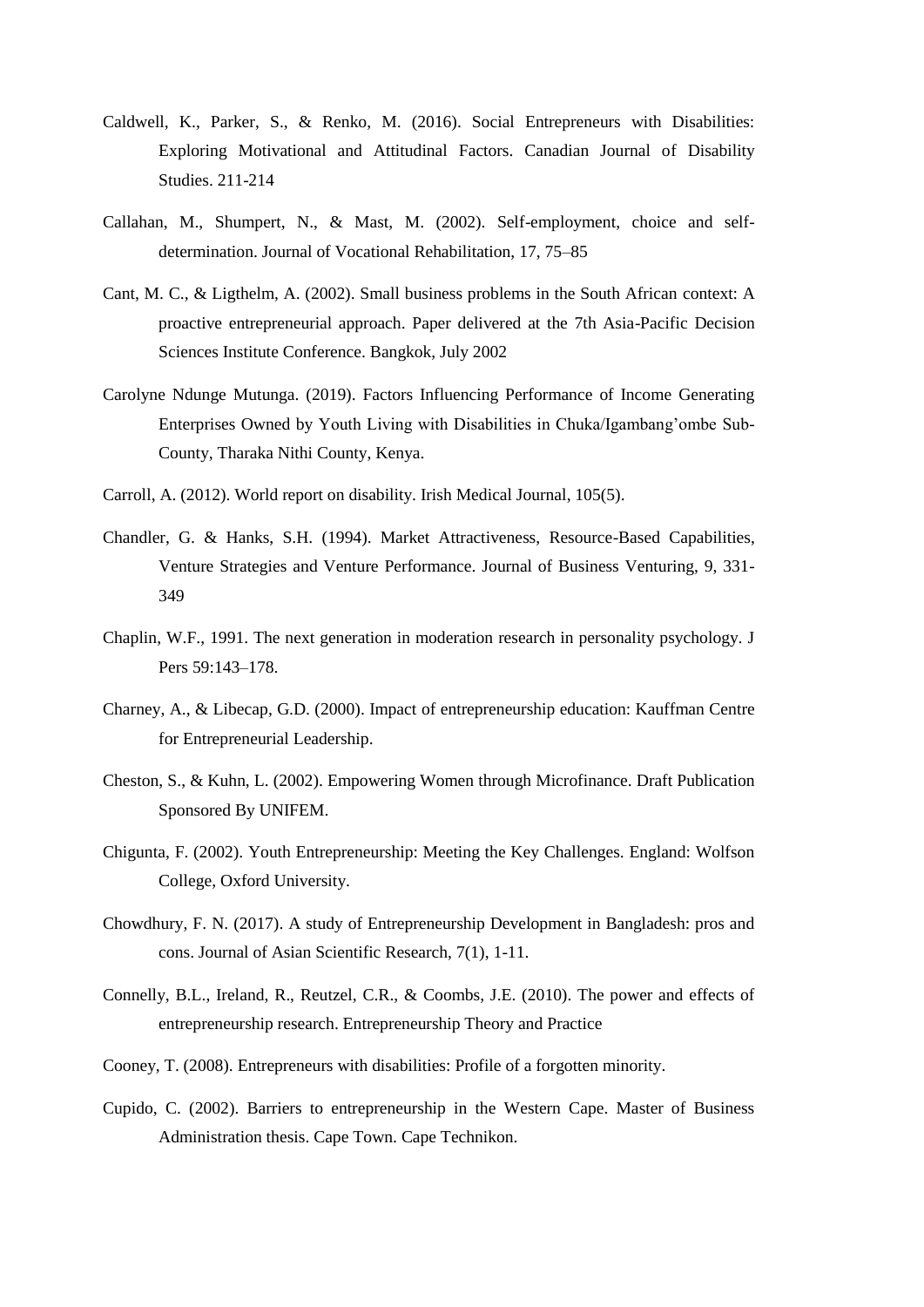- De Silva, W. I., & Amarabandu, W. P. (2008). Disability amongst the elderly in Sri Lanka: comparison of disability rates in the censuses of 1981 and 2001. In Research studies series (Issue 1).
- Department of Census and Statistics. (2010). Sri Lanka labour force survey. In Annual Report 2010 (with Provincial and District Level Data), Ministry of Finance and Planning. (Vol. 2019).
- [Dhar, S., & Farzana, T. \(2017\). Entrepreneurs with Disabilities in Bangladesh: An Exploratory](http://www.iiste.org/)  [Study on Their Entrepreneurial Motivation and Challenges European Journal of](http://www.iiste.org/)  [Business and Management www.iiste.org ISSN 2222-](http://www.iiste.org/) 1905 (Paper) ISSN 2222-2839 [\(Online\) Vol.9, No.36,](http://www.iiste.org/)
- Díaz-García, M. C., & Jiménez-Moreno, J. (2010). Entrepreneurial intention: the role of gender. International Entrepreneurship and Management Journal, 6(3), 261-283.
- Doyel, A. (2002). A realistic perspective of risk in self-employ employment for people with disabilities. Journal of Vocational Rehabilitation, 17, 115-24.
- Etzkowitz, H. (2002). Incubation of incubators: innovation as a triple helix of university Economic and Financial Review, 39(4), 1-11.Economics, 5(4), 93-
- Fadahunsi, A. (2012). The growth of small businesses: Towards a research agenda American Journal of Economics and Business Administration, 4(1), 105-114. doi: 10.3844/ajebas p.2012.105.115
- Falissard, B., 1999. The unidimensionality of a psychiatric scale: A statistical point of view. International Journal of Methods in Psychiatric Research, 8(3), pp.162–167.
- Ferket, M., Quien, M., & Posavec, Z. (2013). Female vs. Male Entrepreneurship-is there a difference? Studies of Organisational Management & Sustainability, 1(1), 67-77.
- Field, 2005. Factor analysis using SPSS. Research method II.
- Filion, J.L. & Dolabela, F. (2007). The making of a revolution in Brazil: The Introduction of entrepreneurship pedagogy in the early stages of education. In Fayolle, A. (Ed.), Handbook of Research in Entrepreneurship Education, Volume 2: Contextual Perspectives (pp. 13-39). Cheltenham, UK: Edward Elgar Publishing Limited
- Rex D. (2010). Resistance, justice, and commitment to change, Human Resouse Development Quarterly, Volume21, Issue1 (pp 3-39).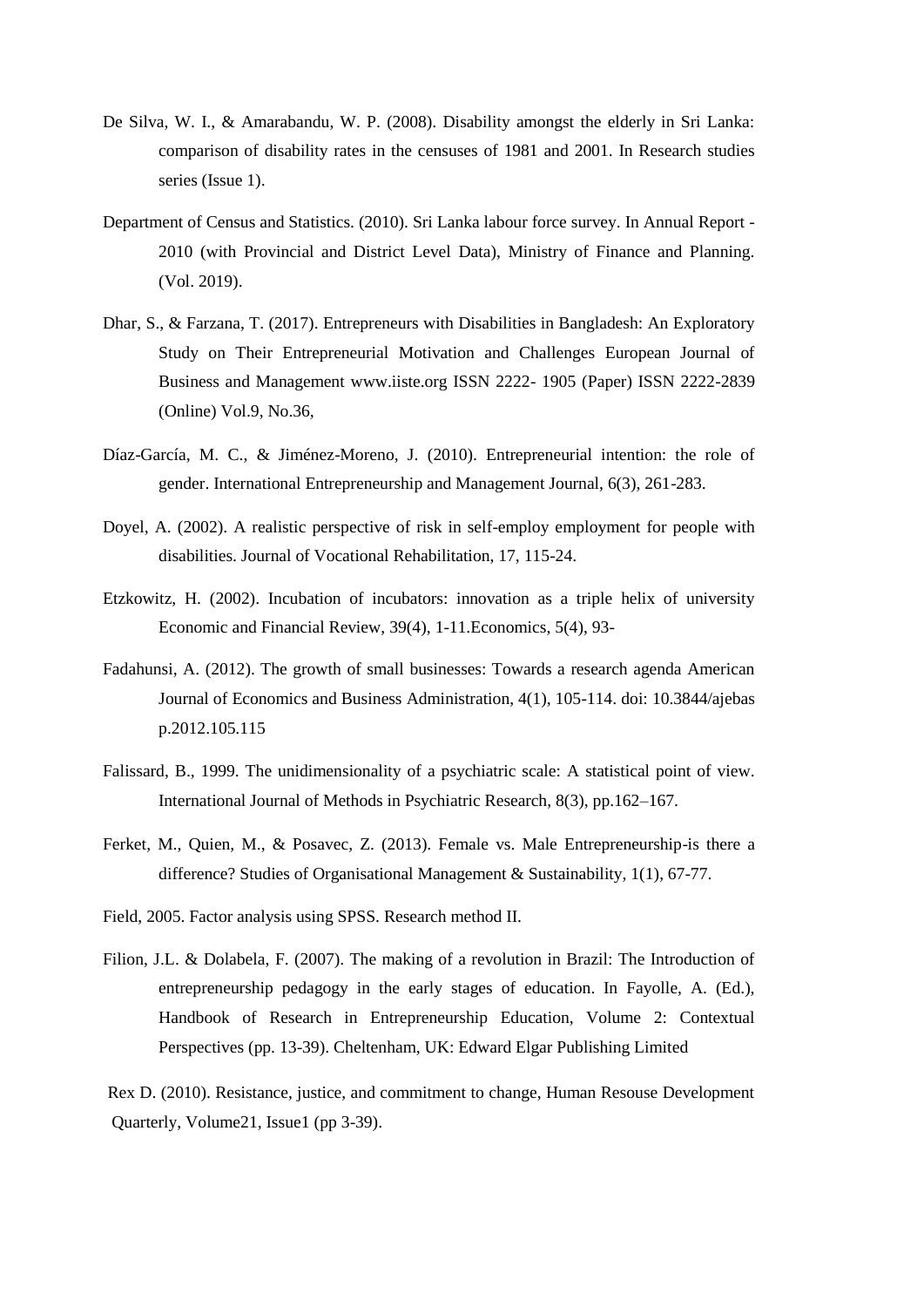- Garson, G.D., 2016. Partial least square regression and structural equation models. ISBN-13: 978-1-62638-039-4.
- Gathenya, J. W. (2012). Entrepreneurial strategic planning practices and firm performance among women led small and medium enterprises in Kenya. (Unpublished PhD thesis). Jomo Kenyatta University of Agriculture and Technology, Nairobi.
- GEM. (2007). Gender Entrepreneurship Markets International Finance Corporation (IFC) GEM Country Brief. 1–13.
- Godley, A. (2005). The Emergence of Ethnic Entrepreneurship. Princeton, NJ: Princeton University Press.
- GOSL. (2019). Vistas of Prosperity and Splendour. 1, 88.
- Government of Kenya (GOK). (2004). Draft Sessional Paper on Development of Micro and small enterprises for wealth and Employment Creation for Poverty Reduction. Nairobi: Government Printers.
- Greve, B. (2009). The Labour Market Situation of Disabled People in European Countries and Implementation of Employment Policies: A Summary of Evidence from Country Report and Research Studies. Academic Network of European Disability Experts
- Grilo, I., & Thurik, A. R. (2005). Entrepreneurial engagement levels in the European Union (No. 2905). Papers on entrepreneurship, growth and public policy
- Hair, J.F., Black, W.C., Babin, B.J. and Anderson, R.E., 2009. Multivariate data analysis. 7th ed.
- Hair, J.F., Hult, G.T.M., Ringle, C.M. and Sarstedt, M., 2014. A primer on Partial least squares Structural equation modeling (PLS-SEM). Sage. ISBN 978-1-4522-1744-4 (pbk.)
- Hall, D.B. and Wang, L., 2005. Two-component mixtures of generalized linear mixed effects models for cluster correlated data. Statistical Modelling, 5(1), pp.21–37.
- Henseler, J., Ringle, C.M. and Sarstedt, M., 2012. Using partial least squares path modeling in advertising research: basic concepts and recent issues. Handbook of research on international advertising.
- Hruska A. J., & Corriols, M. (2002). Integrated Pest Management The Impact of Training in Integrated Pest Management among Nicaraguan Maize Farmers: Increased Net Returns and Reduced Health Risk, Int. J. Occup. Environ. Health 8 (3): 191-200.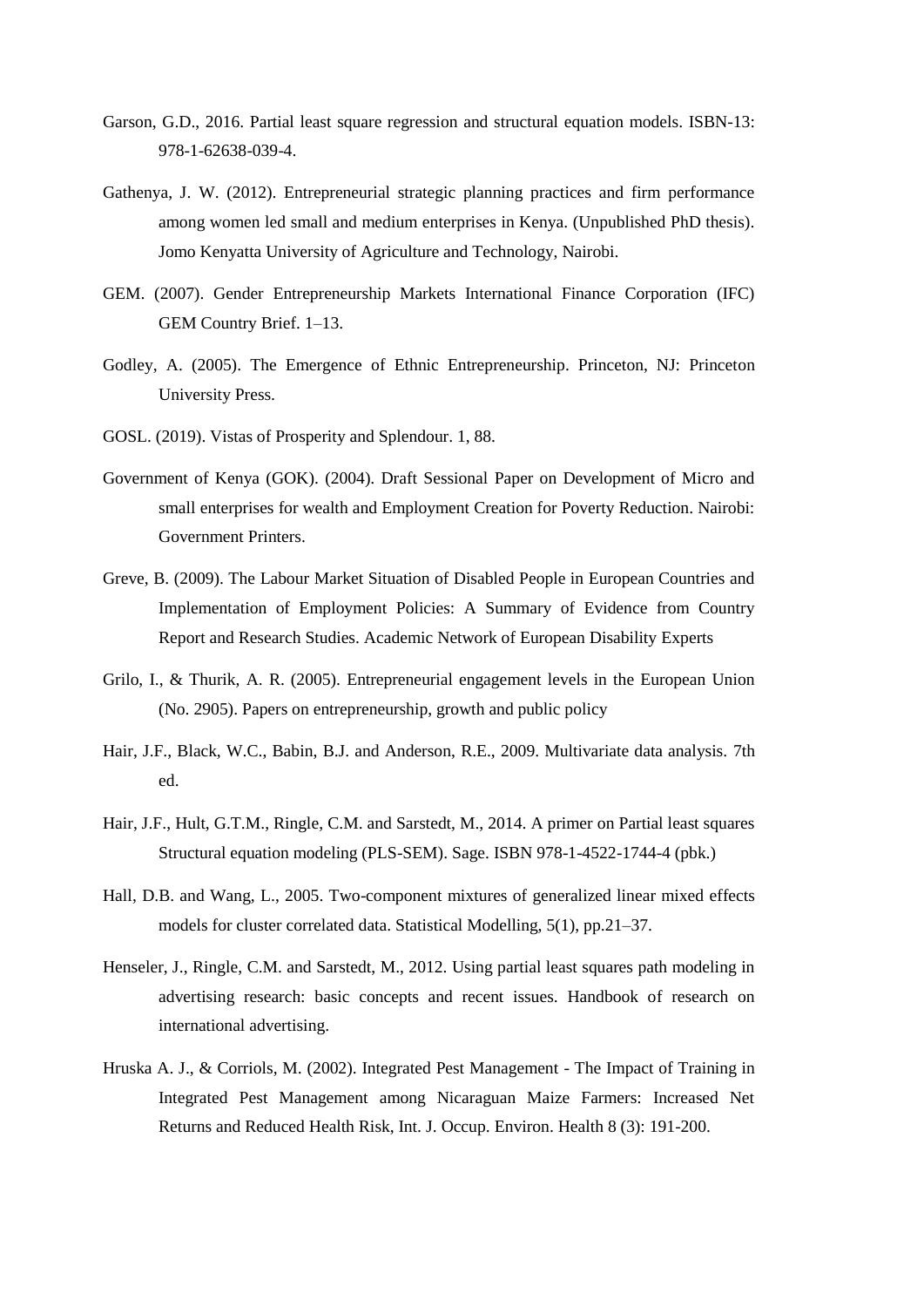- Hwang, S. K., & Roulstone, A. (2015). Enterprising? disabled? the status and potential for disabled people"s microenterprise in South Korea. Disability & Society, 30(1), 114– 129.
- [International Labor Organization \(ILO\). \(2009\). Inclusion of People with Disabilities in](http://www.ilo.org/)  [Kenya. http://www.ilo.org /skills/pubs/WCMS\\_115097/lang--en/index.htm](http://www.ilo.org/)
- Irish Business Journal, 4(1), 119-129.
- Jones, M., & Latreille, P. (2011). Disability and self-employment: evidence for the UK. Applied Economics, 43(27), 4161-4178.
- Josephat, B., & Nzaramba K. (2013). Entrepreneurship Skills Development And Growth Of Small And Medium Entreprises In Rwanda (Case Study: "Caplaki") 2007-2011 1 Kerosi Issn2304-0777
- Kinyua, A. N. (2014). Factors Affecting the Performance of Small and Medium Enterprises in the Jua Kali Sector In Nakuru Town, Kenya Egerton University Nakuru.
- Kitching, J. (2014). Entrepreneurship and self-employment by people with disabilities. Background Paper for OECD Project on Inclusive Entrepreneurship
- Kolabi, A. M., Hosseini, H. K., & Mehrabi, R. (2011). Developing Entrepreneurial Marketing Mix: Case Study of Entrepreneurial Food Enterprises in Iran. Journal of Knowledge Management, Economics and Information Technology, 5.
- Lahiff, E. (2007). Business model in Land Reform in South. Africa Research. Report no. 27, August, 2007 PLAAS, University of the Western Cape
- Lewis, C. (2004). "Microfinance from the point of view of women with disabilities: Lessons from Zambia and Zimbabwe", Gender and Development12: 1, p.28- 39.
- Madichie, N.O., & Gallant, M. (2012). "Broken silence: a commentary on women"s entrepreneurship in the United Arab Emirates", International Journal of Entrepreneurship and Innovation, Vol. 13 No. 2, pp. 81-92.
- Maritz, A., & Laferriere, R. (2016). Entrepreneurship and self-employment for people with disabilities. Australian Journal of Career Development, 25(2), 45–54.
- Maritz, P.A., Koch, A., & Schmidt, M. (2016). The role of entrepreneurship education programs in national systems of entrepreneurship and entrepreneurship ecosystems. The International Journal of Organizational Innovation.Vol. 8(4), pp. 1-7.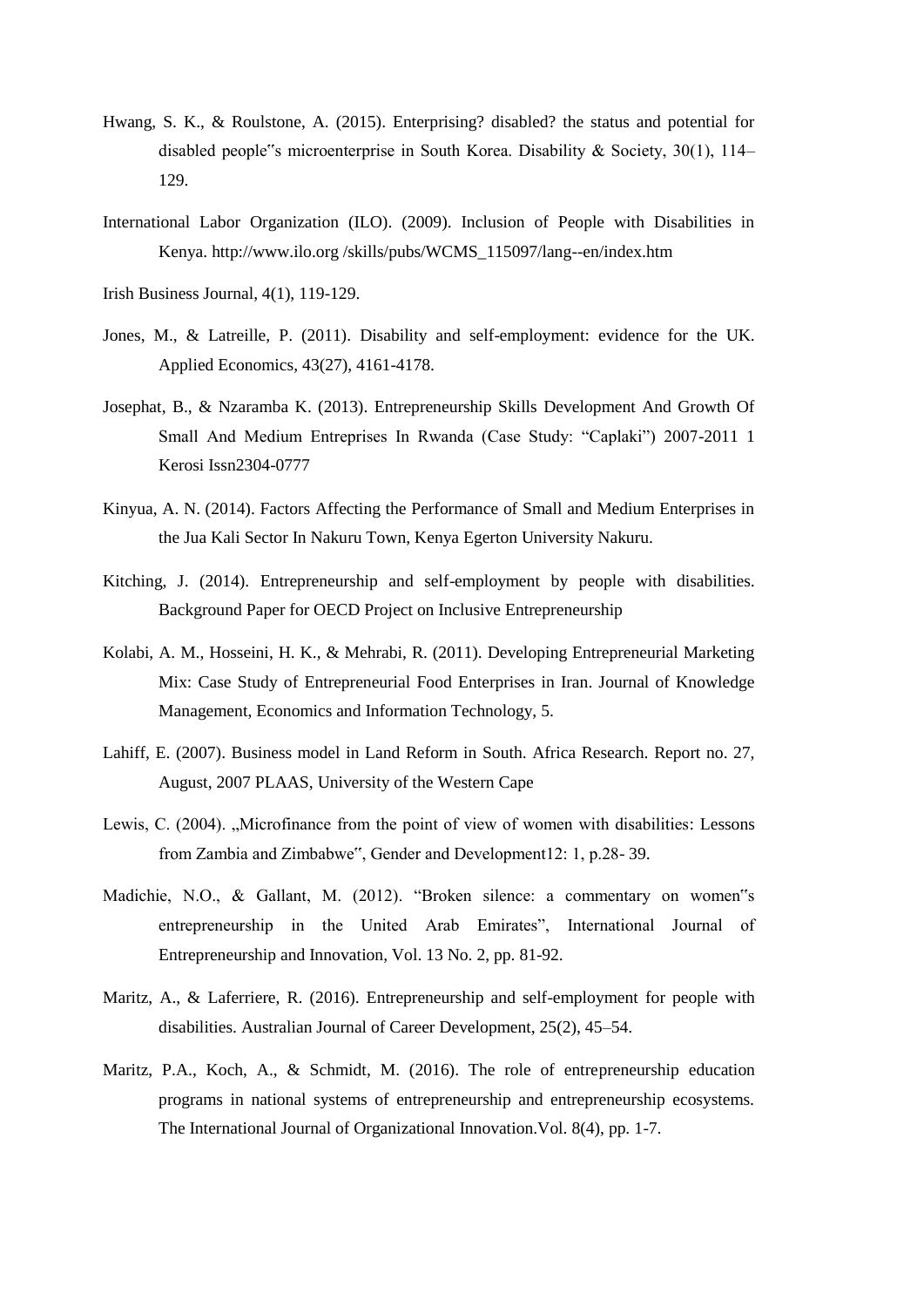- Maziriri, E. (2018). Entrepreneurial Barriers that are confronted by Entrepreneurs Living with Physical Disabilities: A Thematic Analysis. Journal of Economics and Behavioral Studies, [S.l.], v. 9, n. 1, p. 27-45, mar. 2017. ISSN 2220-6140.
- Maziriri, E. T., & Madinga, N. W. (2016). A qualitative study on the challenges faced by entrepreneurs living with physical disabilities within the Sebokeng Township of South Africa. International Journal of Research in Business Studies and Management, 3(5), 1-13.
- Maziriri, E.T., Madinga, W., & Lose, T. (2017). Entrepreneurial barriers that are confronted by entrepreneurs living with physical disabilities: a thematic analysis. Journal of Economics and Behavioral Studies, 9(1), 22-45.
- Mbugua, S. K., Njeru, A., & Tirimba O. I. (2014). Factors Affecting the Performance of Small and Micro Enterprises in Limuru Town Market of Kiambu County, Kenya"International Journal of Scientific and Research Publications (IJSRP), Volume 4, Issue 12".
- McGill, M.T., 2009. An Investigation of Unidimensional Testing Procedures under Latent Trait Theory using Principal Component Analysis.
- Mersland, R. (2005). Microcredit for self-employed disabled persons in developing countries. Oslo, Atlas Alliance, Norway.
- Mitchelmore, S., & Rowley, J. (2013). Entrepreneurial competencies of women entrepreneurs pursuing business growth. Journal of Small Business and Enterprise Development, 20, 125-142.
- Mladenov, T. (2016). "Governing Through Personal Assistance: A Bulgarian Case." Scandinavian. Journal of Disability Research. doi:10.1080/15017419.2016.1178168.
- Mladenov, T., (2016). Disability and social justice. Disability and Society, 31 (9), 1226-1241.
- Moore, W.C., Petty, W.J., Palich, E.L., & Longenecker, G.J. (2008). Managing Small Business: An Entrepreneurial Emphasis (14th Ed.). Mason, OH: South Western Cengage Learning.
- Mugenda, M.O., & Mugenda, G.A. (1999). Research Methods: Qualitative and Quantitative Approaches: Nairobi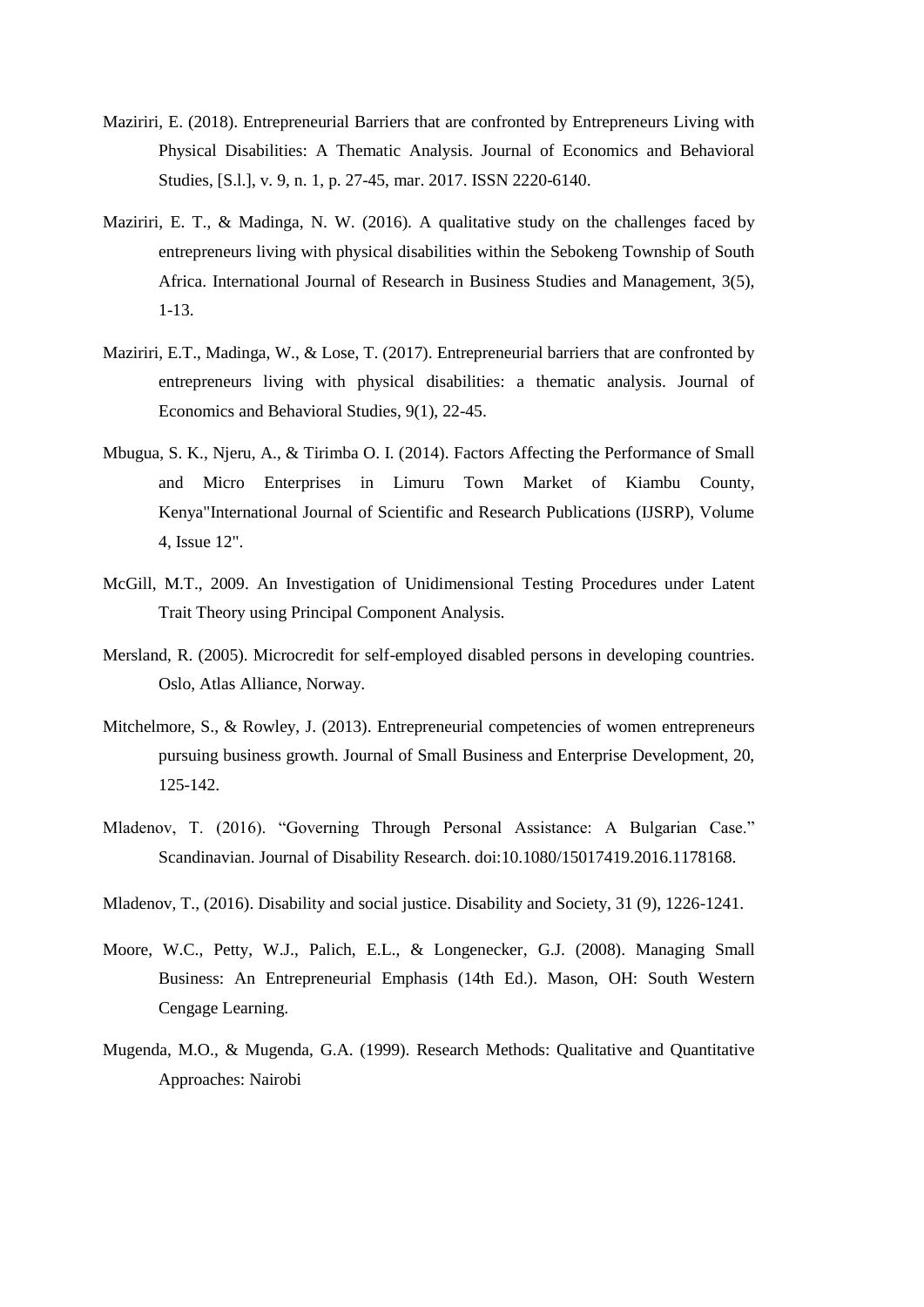- Muhammad,T. M., & Nurazzura, M. N. (2017). The prospects of people with disabilities (pwds) participation in entrepreneurship: The perspective of university students with physical and sensory disabilities International Journal for Studies on Children, Women, Elderly and Disabled People 2. pp. 79-85
- Mwangi, M. W. (2013). Factors that affect the success of physically challenged entrepreneurs in their business activities: a survey of Thika Municipality - Kiambu County, Kenya. International Journal of Academic Research in Business and Social Sciences, 3(1), 280-289.
- Newsom, 2010. Practical Approaches to Dealing with Nonnormal and Categorical Variables. Information Age, USP 655 SE(Winter 2015), pp.1–3.
- Nicol, T. H. (2002). Financing SMEs in Canada: Barriers Faced by Women, Youth, Aboriginal and Minority Entrepreneurs in Accessing Capital Publishing and Depository Services, Public Works and Government Services Canada Ottawa ON K1A 0S5.
- Norhasyikin, R. S., SitiIntan, D.I., Alia, A.I., & Nurul, H. (2017). Challenges faced By People with Disability for Getting Jobs: Entrepreneurship Solution for Unemployment. International Journal of Academic Research in Business and Social Sciences, 7(3), 333-339.
- Okpara, J. O., & Pamela, W. (2007). "Determinants of Small Business Growth Constraints in a Sub-Saharan African Economy" SAM Advanced Management Journal, spring,Vol. 72 Issue 2, 24-35
- Olwande, J. & Mathenge, M. (2012). Market Participation among Poor Rural Households in Kenya. The International Association of Agricultural Economists (IAAE) Triennial Conference, Foz do Iguacu, 18-24 August 2012
- Oni, E.O., & Daniya, A. (2012). Development of small and medium scale enterprises: The role of government and other financial institutions. Arabian Journal of Business and Management Review, 1(7), 16-29
- Orser, B., & Dyke, L. (2009). The influence of gender and occupational-role on entrepreneurs' and corporate managers' success criteria. Journal of Small Business & Entrepreneurship, 22(3), 327-353.
- Pagán, R. (2009). Self-employment among people with disabilities: Evidence for Europe. Disability &Society 24(2): 217–229.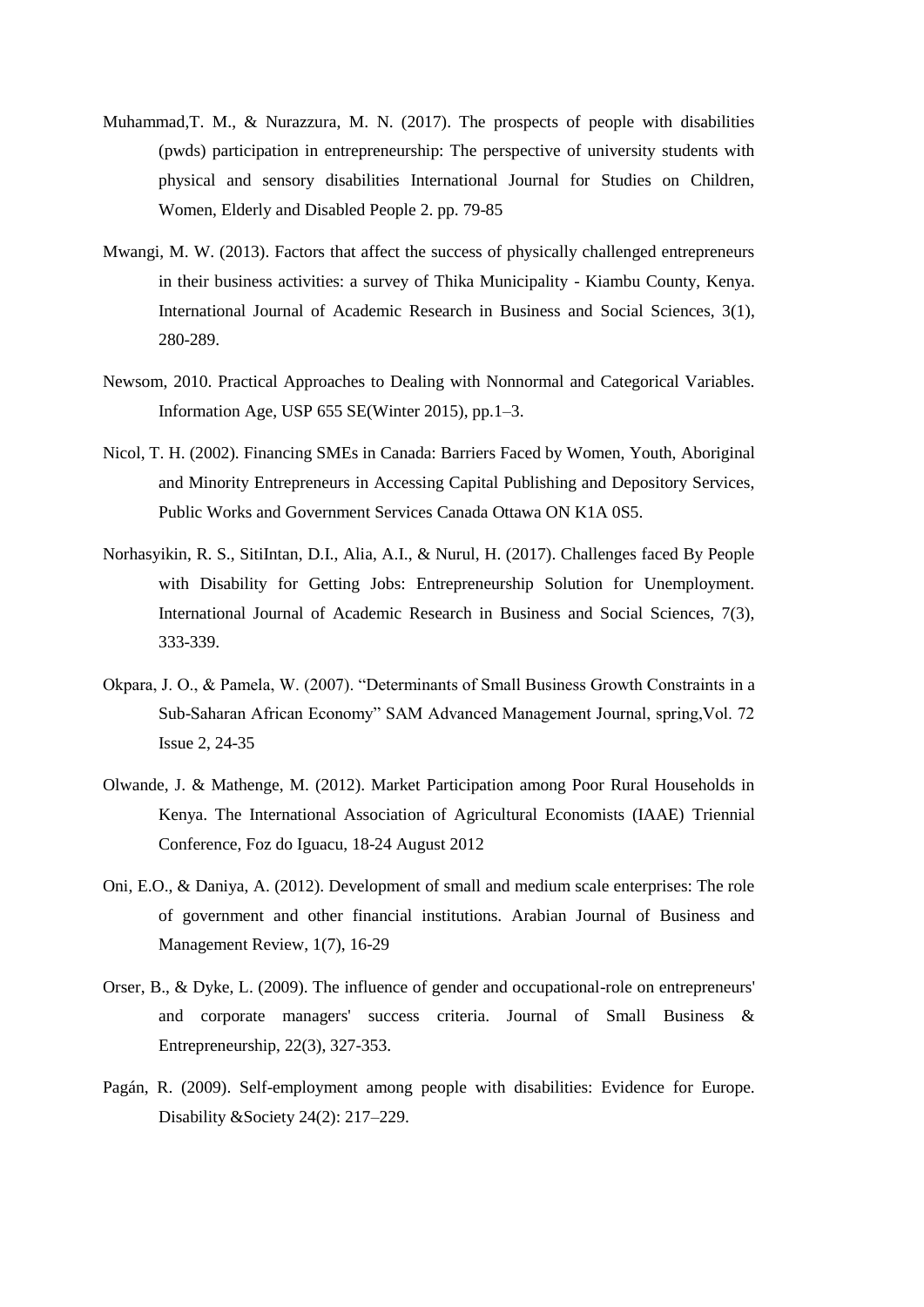Parliament of Sri Lanka. (1976). The Constitution of Democratic. 49(3), 506–515.

- Raman, R. (2004). Motivating factor of educated self-employed in Kerala: A case study of, Mulanthuruthy Block Ernakulum. Discussion Paper No. 90. Kerala Research Programme on Local Development Center for Development Studies.
- Renko, M., Parker H. S., & Caldwell, K. (2015). Entrepreneurial entry by people with disabilities. International Small Business Journal, 34(5), 555-578.
- Report, D. (2018). United nation report on Disability and Development. In United Nation.
- Ronge, E., Ndirangu, L., & Nyangito, H. (2002). Review of Government Policies for the Promotion of Micro and Small Scale Enterprises. Kenya Institute for Public Policy, Research and Analysis KIPPRA Discussion Paper No. 20, November 2002
- Rose, R.C., Beh, L., Uli, J., & Idris, K. (2006). Quality of Work Life: Implications of Career Dimensions. Journal of Social Sciences, 2 (2), 61-67.
- Salem, M. I. (2014). The Role Of Business Incubators In The Economic Development Of Saudi Arabia. International Business & Economics Research Journal (IBER), 13(4), 853.
- Schoof, U. (2006). Stimulating Youth Entrepreneurship: Barriers and incentives to enterprise start-ups by young people. Geneva: ILO.
- Schoof, U., & Semlali, A. (2008). Youth Entrepreneurship Measures to overcome the barriers facing youth, Youth and Children, II (6), 1-6.
- Shinnar, R. S., Giacomin, O., & Janssen, F. (2012). Entrepreneurial perceptions and intentions: the role of gender and culture. Entrepreneurship Theory and Practice, 36(3), 465-493.
- Steenekamp, A.G., Vandermerwe, S.P., &Athayde, R. (2011). An investigation into youth entrepreneurship in selected South African secondary schools: An exploratory study. Southern African Business Review, 15(3), 46-75
- Stone, E.F., 1988. Moderator variables in research: a review and analysis of conceptual and methodological issues. In: Ferris GR, Rowland KM (eds) Research in personnel and human resources management, 6, pp 191–229.
- [Tahira, J., & Sumera, J. \(2018\). Ideals of human rights and socioeconomic realities: The larger](https://doi.org/10.1080/14754835.2016.1233807)  [context of Pakistan's child-protection policy, Journal of Human Rights, 17:1, 44-57,](https://doi.org/10.1080/14754835.2016.1233807)  [doi: 10.1080/14754835.2016.1233807](https://doi.org/10.1080/14754835.2016.1233807)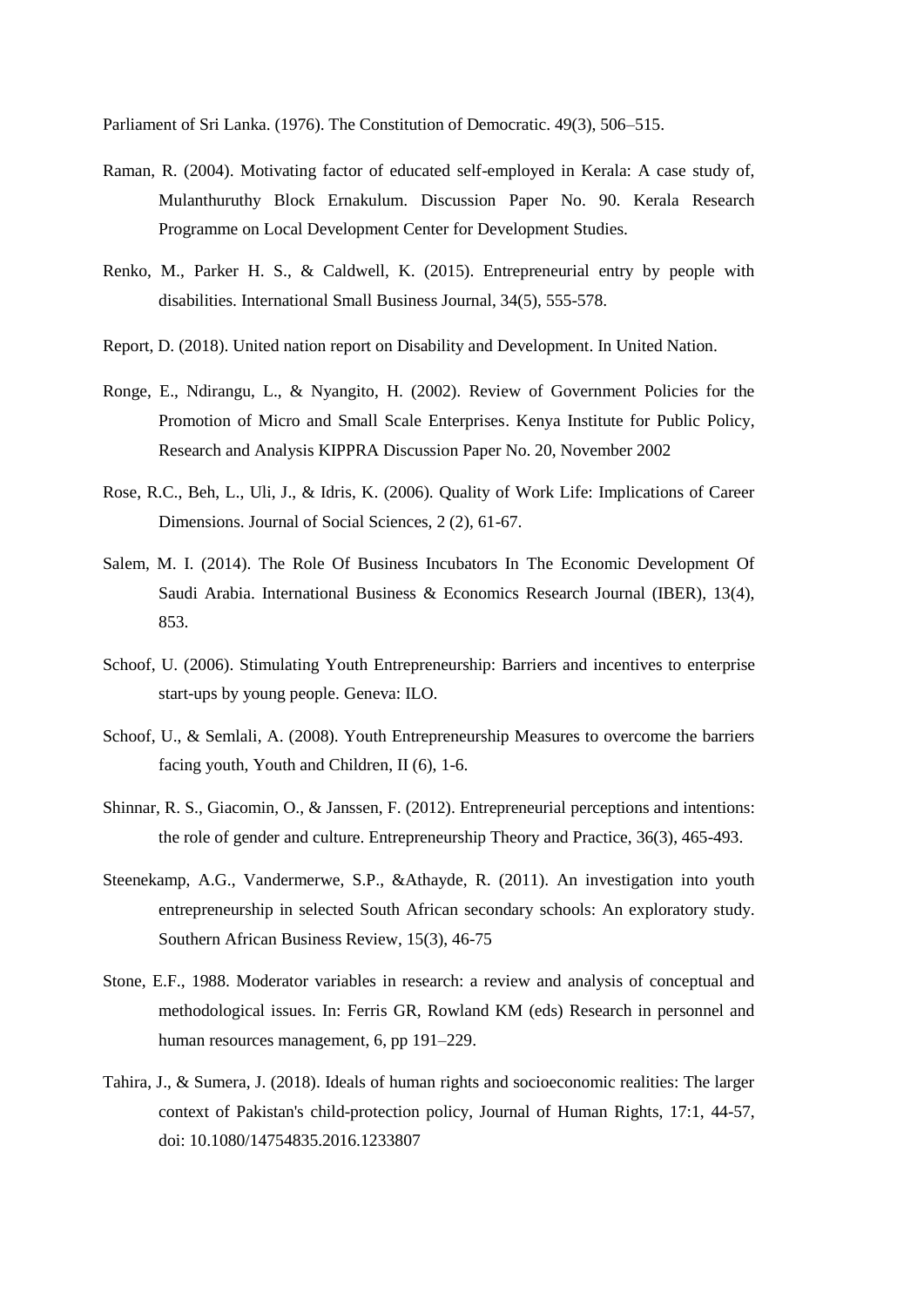- [Thapa, A. \(2008\). Micro-Enterprises and Household Income. Journal of Nepalese Business](https://doi.org/10.3126/jnbs.v4i1.1036)  [Studies, 4\(1\), 110-118. https://doi.org/10.3126/jnbs.v4i1.1036](https://doi.org/10.3126/jnbs.v4i1.1036)
- Tim, M., & Brinkerhoff, R.O. (2008). Courageous training: Bold actions for business results. Colorado: Berrett-Koehler Publishers.
- Tkachev, A., & Kolvereid, L. (1999). Self-employment intentions among Russian students. Entrepreneurship & Regional Development, 11(3), 269-280.
- Turetgen, I. Ö. Unsal, P., & Erdem, I. (2008). The Effects of Sex, Gender Role, and Personality Traits on Leader Emergence: Does Culture Make a Difference? Small Group Research. 32(1), 44-89.
- Verheul, I., & Van der Kuip, I. (2004). Early development of entrepreneurial qualities: the role of initial education. International Journal of Entrepreneurship Education2 (2), 203- 226
- Viriri, P., & Makurumidze, S. (2014). Engagement of disabled people in entrepreneurship programmes in Zimbabwe, Journal of Small Business and Entrepreneurship Development, 2(1), 1–30.
- Wambua, P. P., & Munyithya, H. M. (2015.) The gender factor influence on entrepreneurial success in Kitui County, Kenya International Journal of Education and Research Vol. 3 No. 7 July
- Wanjohi, A. & Mugure, A. (2008). Factors affecting the growth of MSEs in rural areas of Kenya: A case of ICT firms in Kiserian Township, Kajiado District of Kenya. Unpublished thesis.
- Wanjohi, A.M. (2009). Challenges facing SMEs in Kenya. Retrieved on 10th January, 2018 from http://www.buzzle.com/articles/challenges-facing-smes-in- kenya.html
- Wilson, F., Kickul, J., & Marlino, D. (2007). Gender, entrepreneurial Self Efficacy, and entrepreneurial career intentions: Implications for entrepreneurship Education. Journal of Developmental Entrepreneurship, 9(3), 177-198.
- Wuensch, K.L., 2012. A Brief Introduction to Reliability, Validity, and Scaling.
- Yamamoto, S., Unruh, D. & Bullis, M. (2011). The viability of self-employment for individuals with disabilities in the United States: a synthesis of the empirical- research literature. Journal of Vocational Rehabilitation, 35(2), 117–127
- Zait, A. and Bertea, P.E., 20Methods for Testing Discriminant Validity. Management & Marketing, 9(2), pp.217–224.